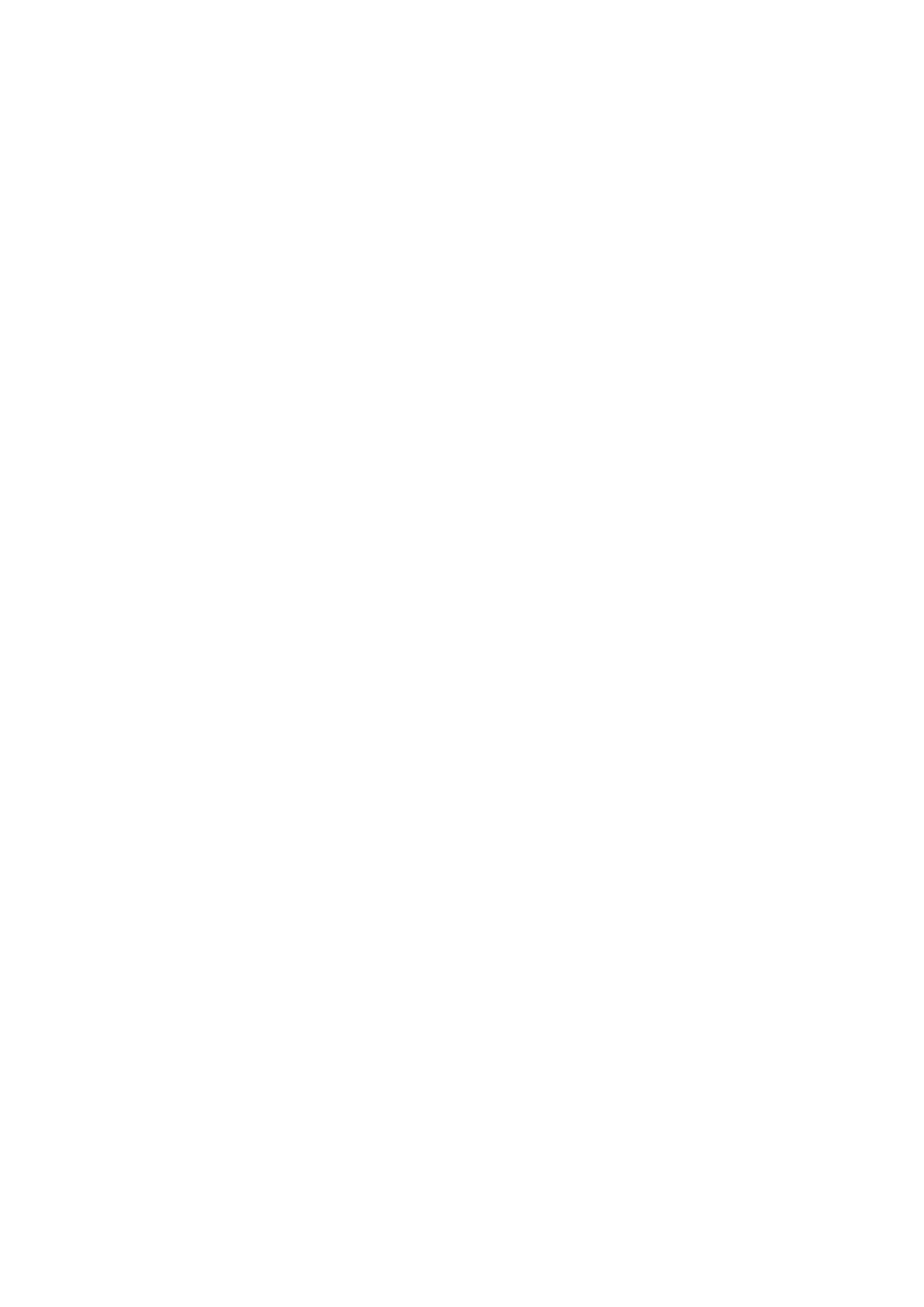## **TABLE OF CONTENTS 11 JUNE 2020**

|    | <b>Business</b> |                                                                                         | Page No.       |
|----|-----------------|-----------------------------------------------------------------------------------------|----------------|
|    |                 |                                                                                         |                |
| 1. |                 | <b>Meeting Conduct</b>                                                                  | 5              |
|    | 1.1             | <b>Apologies</b>                                                                        | 5              |
|    | 1.2             | <b>Conflict of Interest Declarations</b>                                                | 5              |
|    | 1.3             | <b>Confirmation of Minutes</b>                                                          | 5              |
|    |                 | <b>1.4 Public Participation</b>                                                         | 5              |
|    | 1.5             | Items not on the Agenda                                                                 | 5              |
| 2. |                 | <b>Oral Report</b>                                                                      |                |
|    |                 | <b>Transport Update</b>                                                                 |                |
|    |                 | <b>Members' Update</b>                                                                  |                |
|    |                 | <b>Chairperson's Update</b>                                                             |                |
| 3. |                 | <b>Reports</b>                                                                          | $\overline{7}$ |
|    | 3.1             | <b>Resource Consent Applications and Approvals for 10</b><br>March 2020 to 28 May 2020. | $\overline{7}$ |
|    | 3.2             | <b>Current and Upcoming Consultations and Engagements</b>                               | 11             |
|    | 3.3             | <b>Forward Programme</b>                                                                | 15             |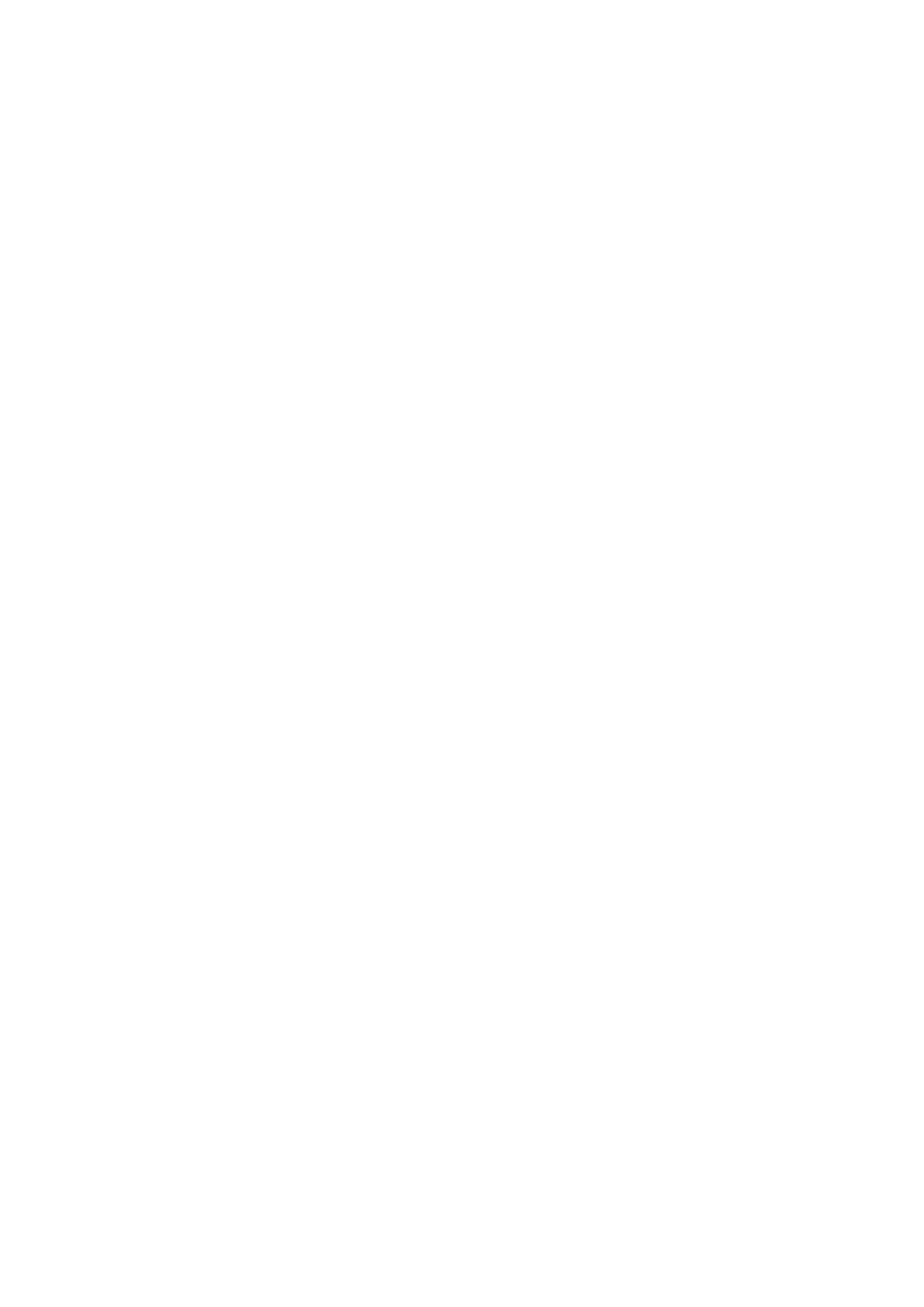### <span id="page-4-0"></span>**1. Meeting Conduct**

#### **1.1 Karakia**

The Chairperson will open the meeting with a karakia.

| Whakataka te hau ki te uru,   | Cease oh winds of the west               |
|-------------------------------|------------------------------------------|
| Whakataka te hau ki te tonga. | and of the south                         |
| Kia mākinakina ki uta,        | Let the bracing breezes flow,            |
| Kia mātaratara ki tai.        | over the land and the sea.               |
| E hī ake ana te atākura.      | Let the red-tipped dawn come             |
| He tio, he huka, he hauhū.    | with a sharpened edge, a touch of frost, |
| Tihei Mauri Ora!              | a promise of a glorious day              |

At the appropriate time, the following karakia will be read to close the meeting.

| Unuhia, unuhia, unuhia ki te uru tapu nui  | Draw on, draw on                      |
|--------------------------------------------|---------------------------------------|
| Kia wātea, kia māmā, te ngākau, te tinana, | Draw on the supreme sacredness        |
| te wairua                                  | To clear, to free the heart, the body |
| I te ara takatū                            | and the spirit of mankind             |
| Koia rā e Rongo, whakairia ake ki runga    | Oh Rongo, above (symbol of peace)     |
| Kia wātea, kia wātea                       | Let this all be done in unity         |
| Āe rā, kua wātea!                          |                                       |

#### <span id="page-4-1"></span>**1. 2 Apologies**

The Chairperson invites notice from members of:

- 1. Leave of absence for future meetings of the Makara/Ohariu Community Board; or
- 2. Apologies, including apologies for lateness and early departure from the meeting, where leave of absence has not previously been granted.

#### <span id="page-4-2"></span>**1. 3 Conflict of Interest Declarations**

Members are reminded of the need to be vigilant to stand aside from decision making when a conflict arises between their role as a member and any private or other external interest they might have.

#### <span id="page-4-3"></span>**1. 4 Confirmation of Minutes**

The minutes of the meeting held on 19 March 2020 will be put to the Makara/Ohariu Community Board for confirmation.

#### <span id="page-4-4"></span>**1. 5 Public Participation**

A period of at least 10 minutes shall be set aside near the beginning of Makara/Ohariu Community Board meetings to enable members of the public to make statements about any matter on the Agenda for that meeting. The total time set aside for public participation may be extended with the majority agreement of the Board.

#### <span id="page-4-5"></span>**1. 6 Items not on the Agenda**

A motion relating to any matter not on the Agenda may be made without notice, by the unanimous resolution of the meeting. The Chairperson shall explain to the meeting why the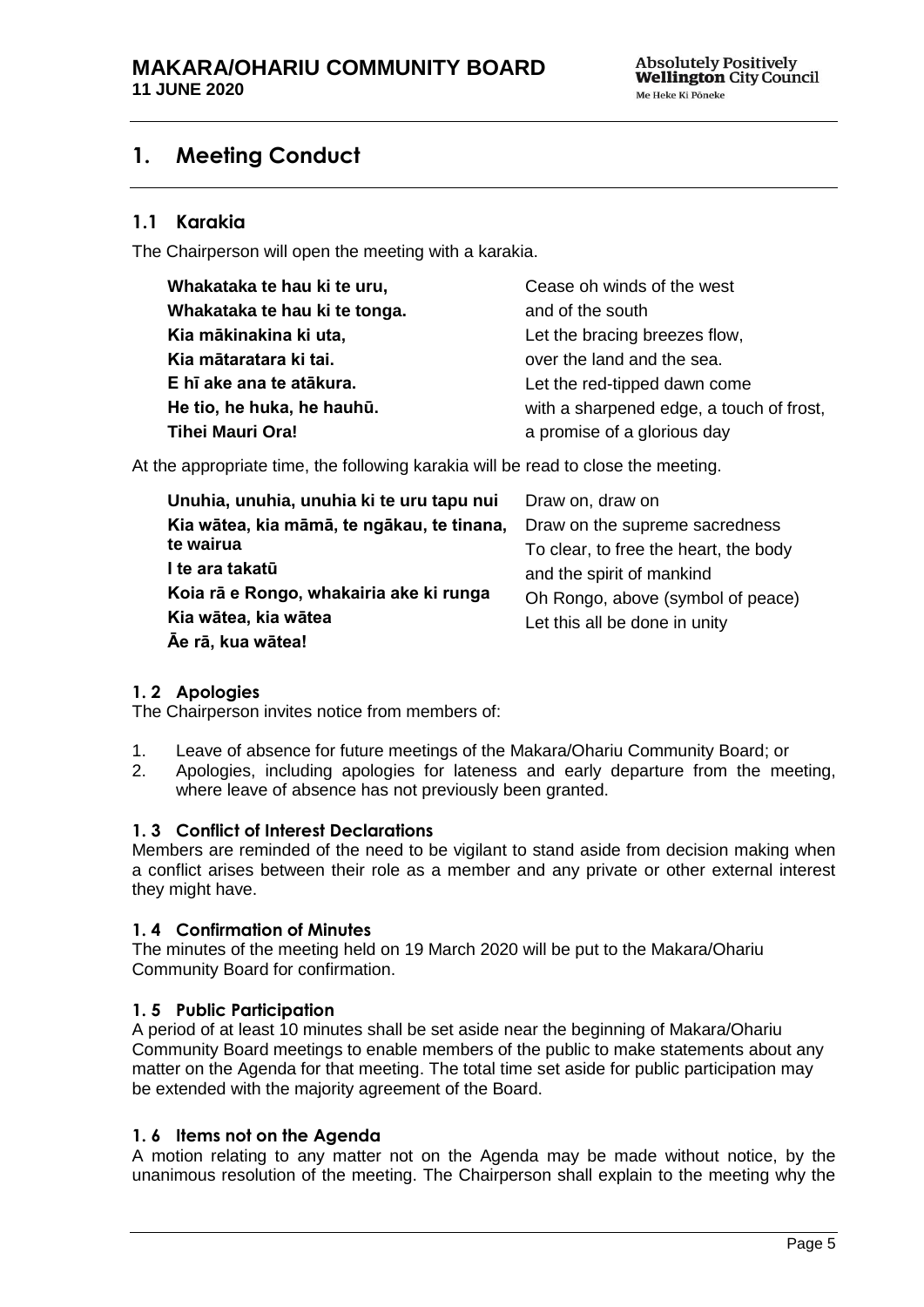item is not on the agenda and the reason why discussion of the item cannot be delayed until a subsequent meeting.

### **2. Oral Reports**

**Transport Update**

**Members' Update** 

**Chairperson's Update**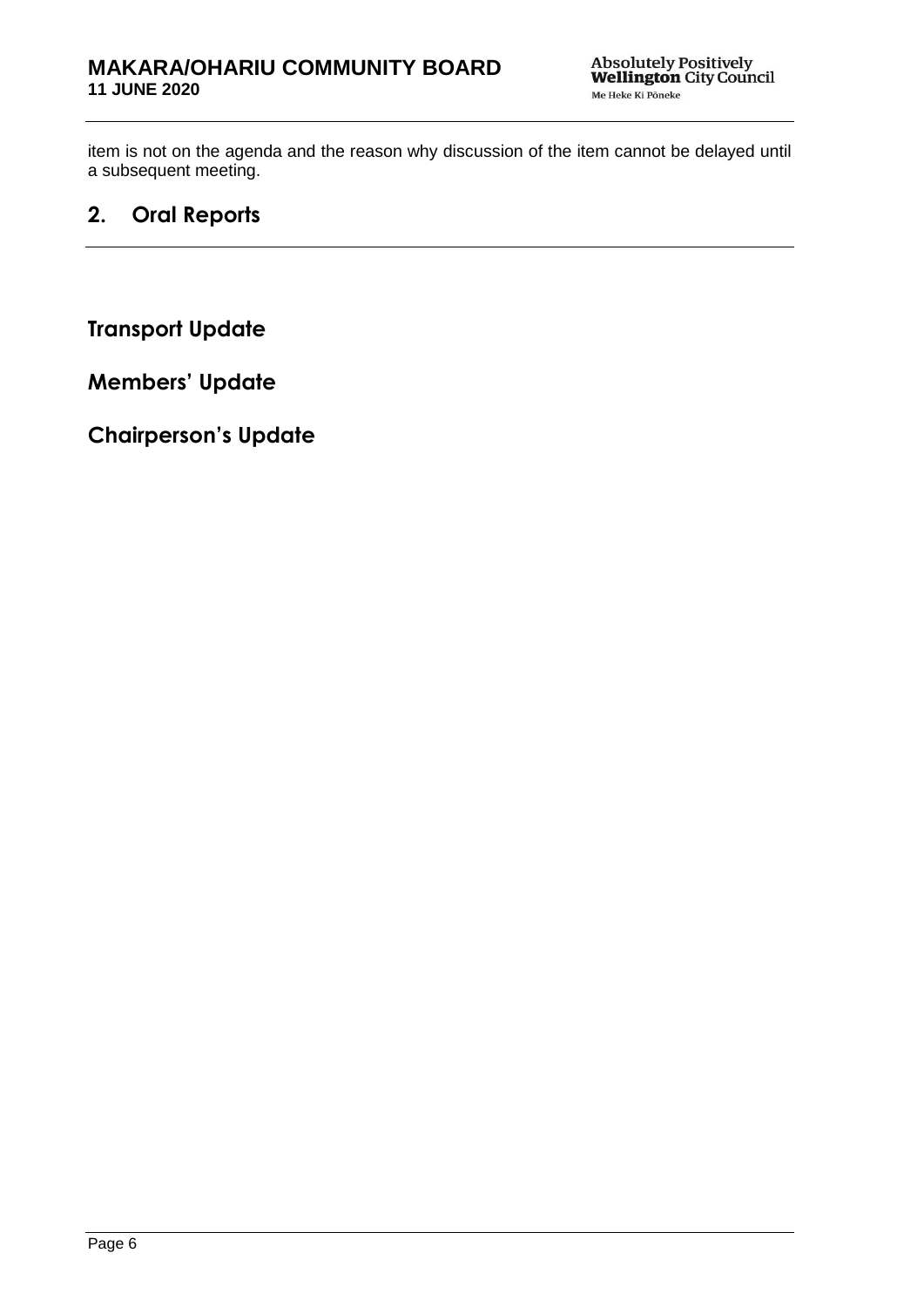### <span id="page-6-1"></span><span id="page-6-0"></span>**3. Reports**

## **RESOURCE CONSENT APPLICATIONS AND APPROVALS FOR 10 MARCH 2020 TO 28 MAY 2020.**

### **Purpose**

1. In accordance with an agreement reached with the Makara/Ohariu Community Board, the purpose of this report is to advise the Board of all resource consents lodged, along with decisions made by Officers acting under Delegated Authority, on Land Use and Subdivision resource consent applications.

### **Recommendation**

That the Makara/Ohariu Community Board:

1. Receive the information.

### **Background**

2. This report advises the Community Board of resource consent applications received and approved during the period 10 March 2020 to 28 May 2020.

#### **Discussion**

3. For the period from 10 March 2020 to 28 May 2020, there were seven applications received by Council under delegated authority.

| <b>Service</b><br><b>Request</b>                                     | <b>Address</b>                    | <b>Applicant</b>           |
|----------------------------------------------------------------------|-----------------------------------|----------------------------|
| 464617                                                               | 102 Downing Street, Crofton Downs | <b>Joost Petrus</b>        |
| Land use consent for additions and alterations.                      |                                   |                            |
| 462374                                                               | 9 South Makara Road, Makara       | David Bennett & Jenni Lean |
| Land use consent for earthworks.                                     |                                   |                            |
| 462957                                                               | 148 Makara Road, Makara           | <b>Guy Holmes</b>          |
| Subdivision consent for a boundary adjustment.                       |                                   |                            |
| 463317                                                               | 478 Makara Road, Makara           | <b>Elizabeth Rose</b>      |
| Land use consent for additions and alterations to existing dwelling. |                                   |                            |
| 463076                                                               | 74 Te Wai Komaru Way, Makara      | NZ Forestry Group Ltd      |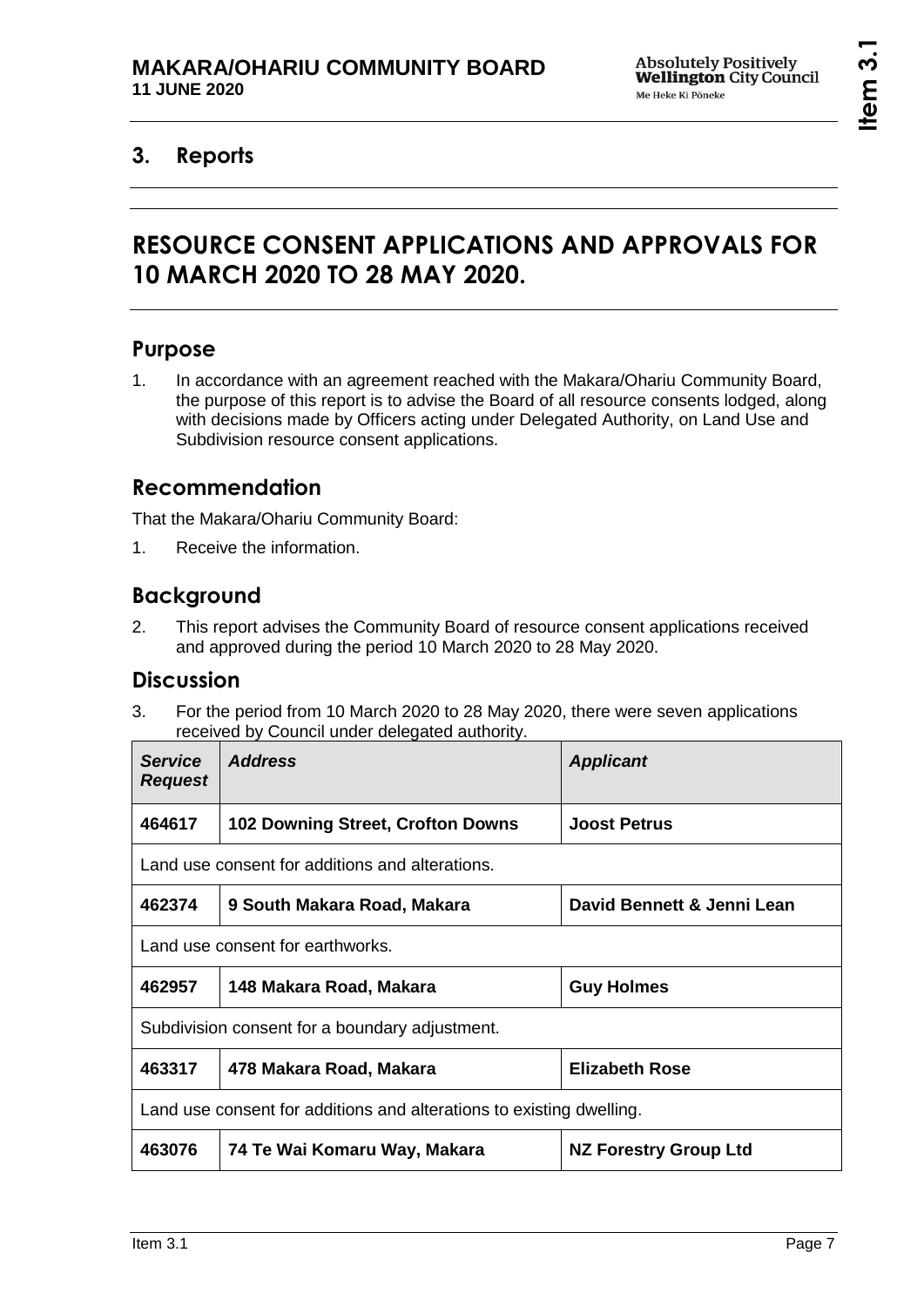#### **MAKARA/OHARIU COMMUNITY BOARD 11 JUNE 2020**

| Right of way consent. |                                                |                                      |
|-----------------------|------------------------------------------------|--------------------------------------|
| 463134                | 60 Rifle Range Road, Ohariu                    | <b>Paul &amp; Denise Stothart</b>    |
|                       | Subdivision consent for a boundary adjustment. |                                      |
| 464077                | 105 Boom Rock Road, Ohariu                     | <b>Melissa &amp; James McMurtrie</b> |
|                       | Land use consent for a new dwelling.           |                                      |

#### 4. For the period from 10 March 2020 to 28 May 2020, there were ten applications approved under delegated authority.

| <b>Service</b><br><b>Request</b>                                     | <b>Address</b>                                                                          | <b>Applicant</b>                                         |
|----------------------------------------------------------------------|-----------------------------------------------------------------------------------------|----------------------------------------------------------|
| 461276                                                               | 96 Downing Street, Crofton Downs                                                        | <b>Timothy Pointer</b>                                   |
|                                                                      | Land use consent for a new dwelling.                                                    |                                                          |
| 464617                                                               | 102 Downing Street, Crofton Downs                                                       | <b>Joost Petrus</b>                                      |
| Land use consent for additions and alterations.                      |                                                                                         |                                                          |
| 459392                                                               | 426 Makara Road, Makara                                                                 | <b>Christopher &amp; Craig Rattray</b>                   |
| Subdivision consent for a two lot fee simple subdivision.            |                                                                                         |                                                          |
| 460737                                                               | 409 Makara Road, Makara                                                                 | <b>Suzanne &amp; Haydon Miller</b>                       |
| Subdivision consent for a boundary adjustment.                       |                                                                                         |                                                          |
| 462957                                                               | 148 Makara Road, Makara                                                                 | <b>Guy Holmes</b>                                        |
| Subdivision consent for a boundary adjustment.                       |                                                                                         |                                                          |
| 463317                                                               | 478 Makara Road, Makara                                                                 | <b>Elizabeth Rose</b>                                    |
| Land use consent for additions and alterations to existing dwelling. |                                                                                         |                                                          |
| 463076                                                               | 74 Te Wai Komaru Way, Makara                                                            | <b>NZ Forestry Group Ltd</b>                             |
| Right of way consent.                                                |                                                                                         |                                                          |
| 456554                                                               | 184 Takarau Gorge Road, Ohariu                                                          | <b>Judith-Ann &amp; Gregory Best</b>                     |
|                                                                      | Subdivision and land use consent for a two lot fee simple subdivision and new dwelling. |                                                          |
| 457413                                                               | 1035 Ohariu Valley Road, Ohariu                                                         | <b>Elspeth McMillan &amp; Stephen</b><br><b>Crestani</b> |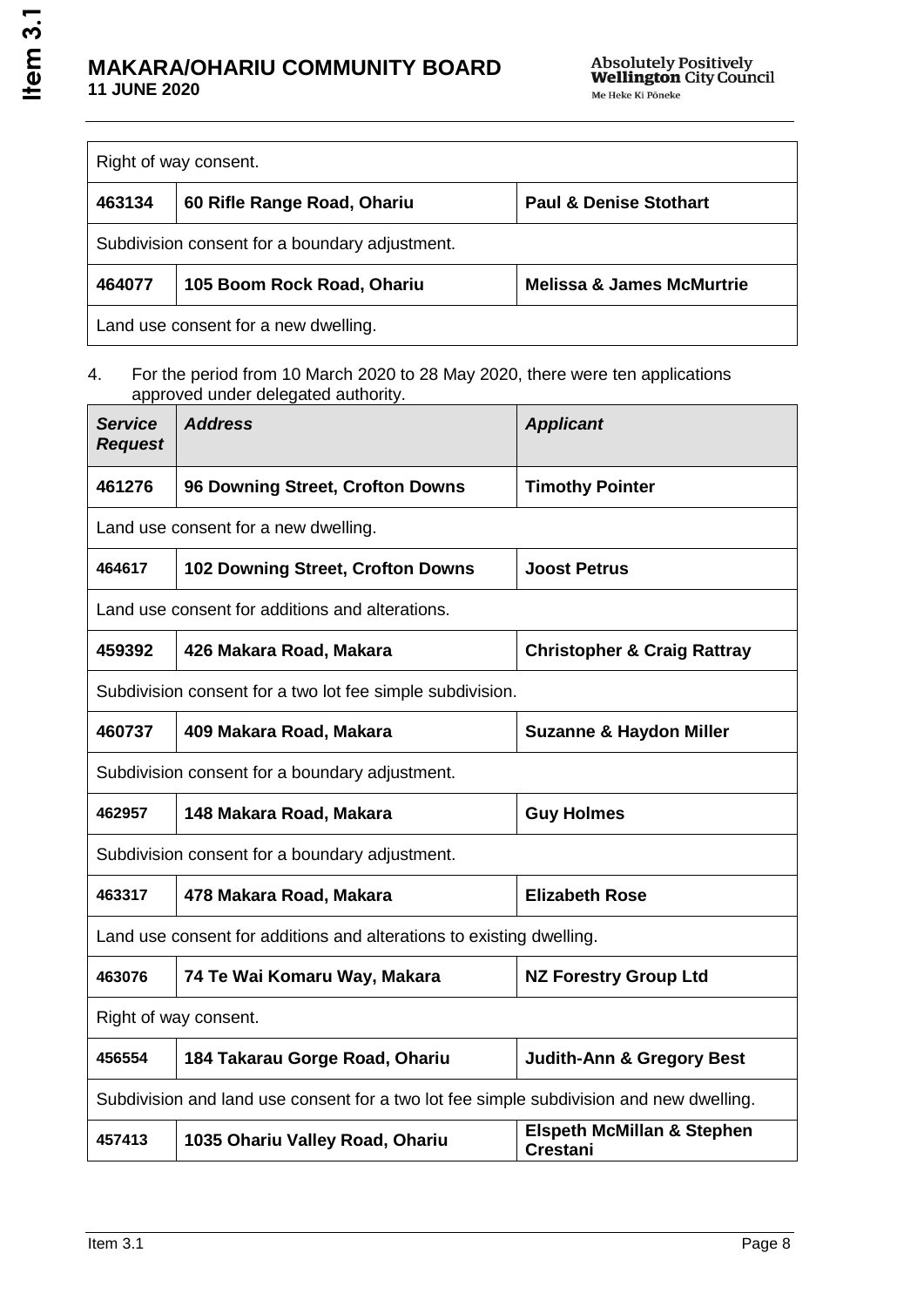#### **MAKARA/OHARIU COMMUNITY BOARD 11 JUNE 2020**

| 463134 | 60 Rifle Range Road, Ohariu                                                                         | <b>Paul and Denise Stothart</b> |
|--------|-----------------------------------------------------------------------------------------------------|---------------------------------|
|        | Subdivision and land use consent for a two lot fee simple subdivision and associated<br>earthworks. |                                 |

Subdivision consent for a boundary adjustment.

### **Attachments**

Nil

| Author     | Nicole Tydda, Manager Customer Service and Business Support |
|------------|-------------------------------------------------------------|
| Authoriser | <b>Bill Stevens, Resource Consents Team Leader</b>          |
|            | Moana Mackey, Acting Chief City Planner                     |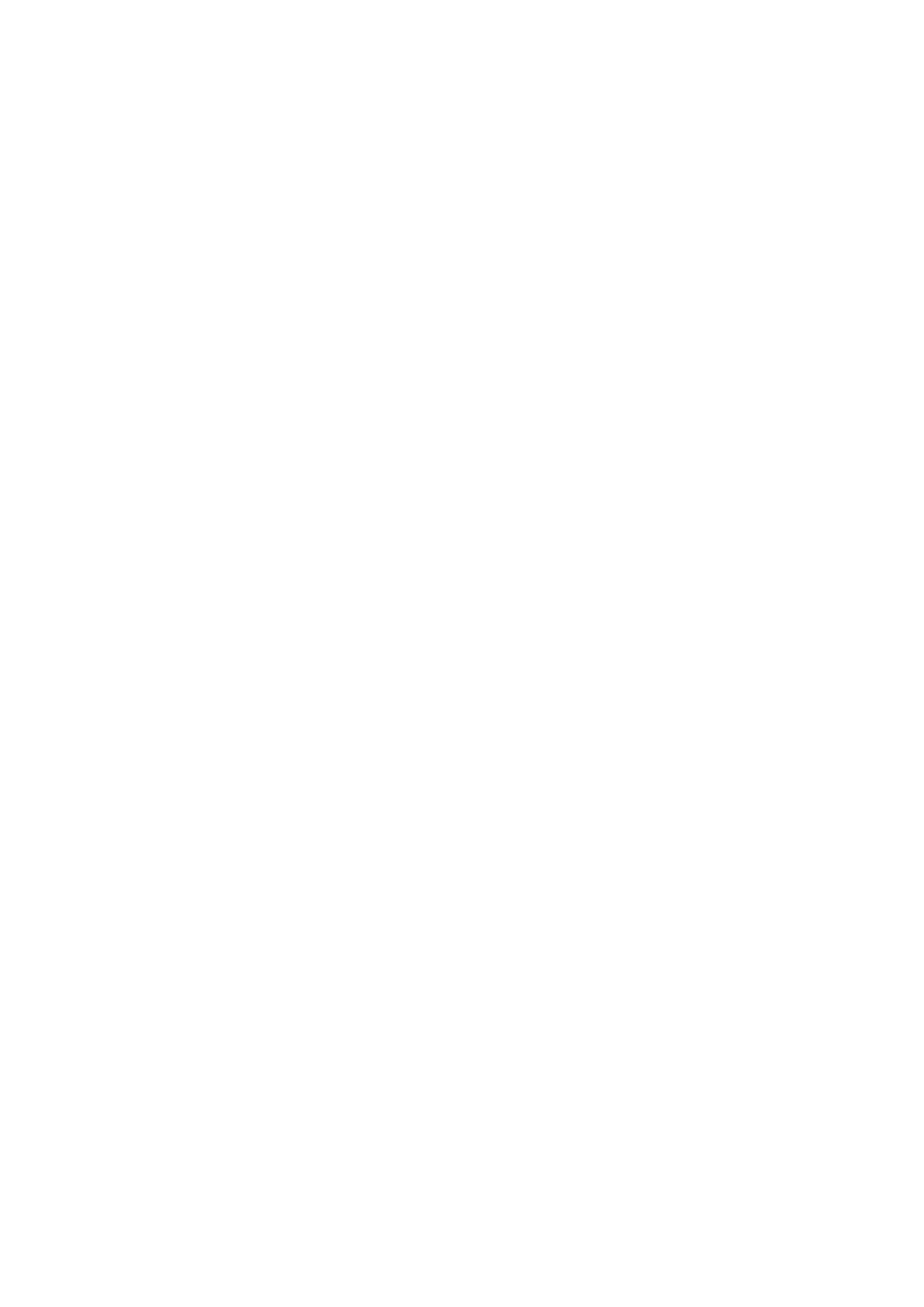# <span id="page-10-0"></span>**CURRENT AND UPCOMING CONSULTATIONS AND ENGAGEMENTS**

### **Purpose**

1. To provide the Makara/Ohariu Community Board with an update on the current items Council is seeking public feedback on and to advise the Board on upcoming consultations or surveys the Council is undertaking.

### **Recommendation/s**

That the Makara/Ohariu Community Board:

1. Receive the information.

### **Discussion**

2. The current consultations and engagements are as follows:

#### **City Wide consultation:**

#### **a. Smarter Ways to Manage Parking**

Council has been looking at how we allocate road space for parking and how we manage parking to support our growing city.

Everyone is affected by this policy from vehicle drivers, bus passengers, cyclists to pedestrians. It's important everyone has their opportunity to share their views.

Submission closes on Monday, 8 June 2020

Website link:<https://www.letstalk.wellington.govt.nz/managecityparking>

#### **b. Annual Plan**

The Annual Plan sets out the Council's plan for the 2020/21 year. The document outlines the porjects and sought after feedback on them in Our 10-year Paln for 2018 to 2028. The Council wants to let you know what has been changed since then and what you think of the changes. The Annual plan is how we intent to invest from 1 July 2020-30 June 2021. The specific projects in the plan has been on will be other opportunities to provide feedback.

Consultation closes on Monday 8 June 2020.

Website link:<https://www.letstalk.wellington.govt.nz/annualplan2020-21>

#### c. **Dangerous and Insanitary Buildings Policy Review**

Every five years, the Building Act requires us to review our Dangerous and Insanitary Buildings policy. We've reviewed how the policy has worked over the last five years and we are proposing some minor changes.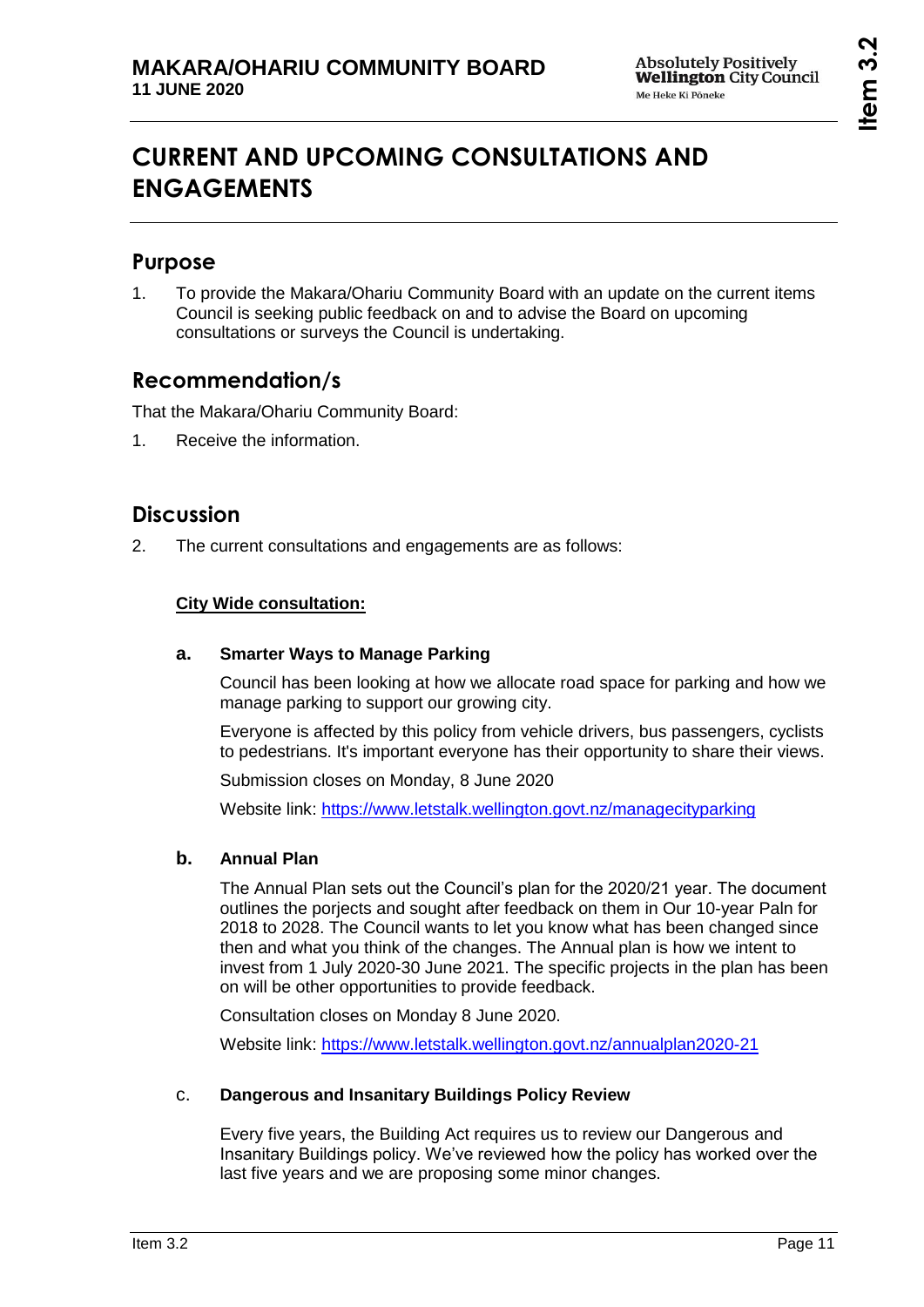This policy covers how Council will manage situations where a building is considered dangerous as it is likely to cause injury or death or damage to other property in the ordinary course of events. Examples would be if the building was very likely to collapse or if people were unable to escape in a fire.

An insanitary building refers to situations where a building is offensive, or likely to be injurious to health, due to how it is situated or constructed or because it is in a state of disrepair. An insanitary building also includes situations where there are moisture penetration problems, lack of potable water or sanitary facilities. You can read about our proposed changes to the policy here.

Consultation closes on 26 June 2020

Website link: [https://www.letstalk.wellington.govt.nz/dangerous-and-insanitary](https://www.letstalk.wellington.govt.nz/dangerous-and-insanitary-buildings-policy-review)[buildings-policy-review](https://www.letstalk.wellington.govt.nz/dangerous-and-insanitary-buildings-policy-review)

#### **d. Fairer rents for Council's tenants**

We know many of our Council tenants are struggling to meet everyday needs and pay rent. That's why we are considering changing how we set rents for our tenants so it is fairer.

Right now, most tenants pay 30% less rent than they would if they rented their home from a private landlord. That takes no account of their household income.

We propose to set rent in a way that reflects tenants' incomes. Many of our tenants will benefit, including those on the lowest incomes. They will have more money available to spend on food, clothing, heating and other essentials. Other social housing providers already charge income-based rents.

Consultation closes on 30 June 2020.

Website link:<https://www.letstalk.wellington.govt.nz/rent-setting>

### **Options**

3. Should the Board wish to participate in the consultations, there is no requirement for the Board to formally ratify this.

#### **Attachments**

Nil

| Author     | Crispian Franklin, Manager, Elected Member Support Advisors |
|------------|-------------------------------------------------------------|
| Authoriser |                                                             |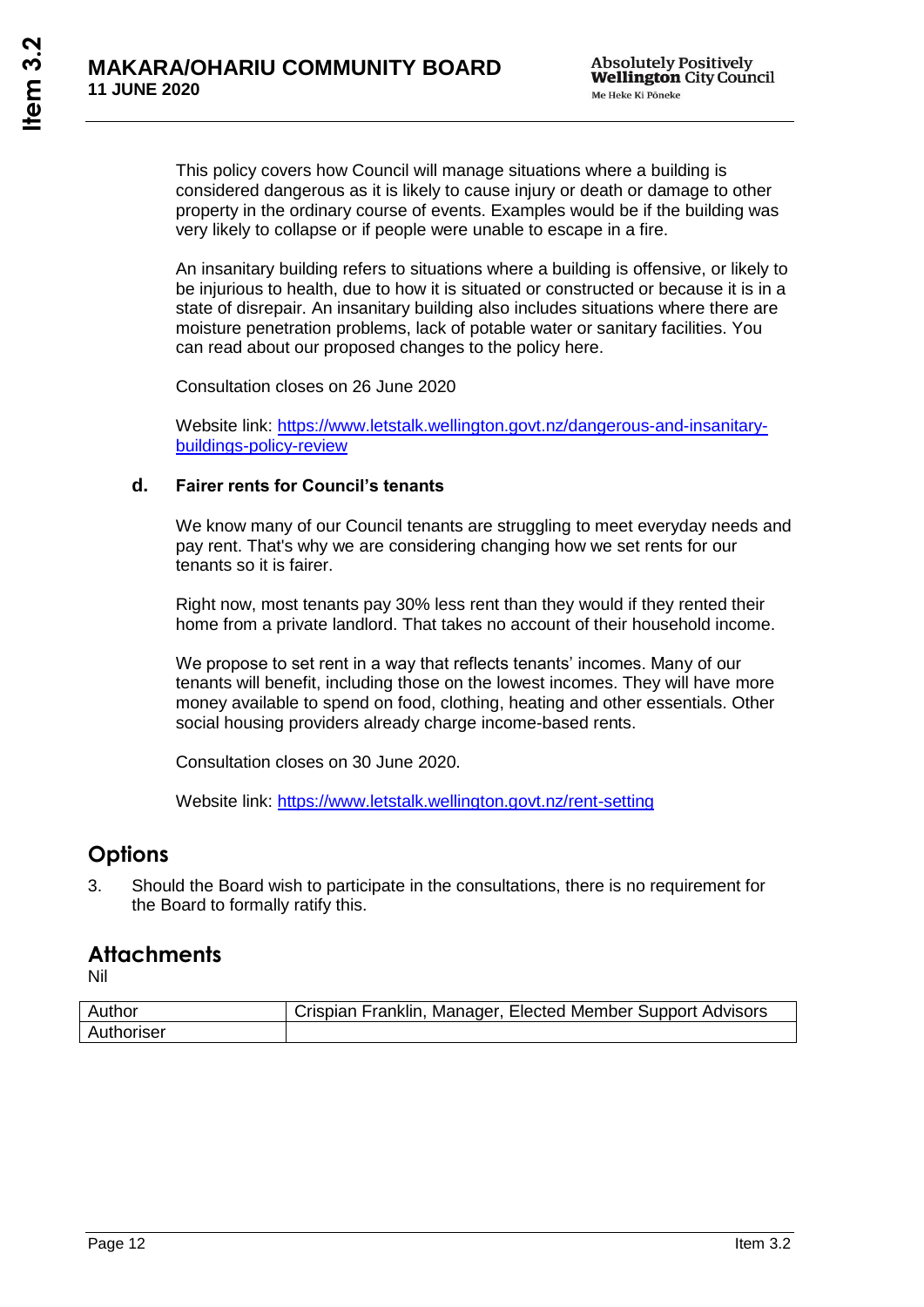# **SUPPORTING INFORMATION**

#### **Engagement and Consultation**

The above engagements and consultations are in line with the Council's Significance and Engagement Policy and Section 83 of the Local Government Act 2002.

#### **Treaty of Waitangi considerations** N/A

**Financial implications** N/A

#### **Policy and legislative implications**

a. Revised road layout for Wakefield Street – Policy and legislative implications have yet to be determined.

b. The parking policy review takes into consideration the following: Let's Get Wellington Moving Project, Wellington City Council Transport Projects, the Planning for Growth Project, and Te Atakura – First to Zero Blueprint.

**Risks / legal**  N/A

#### **Climate Change impact and considerations**

The parking policy review is in line with Te Atakura – First to Zero, to further reduce the city's carbon emissions.

**Communications Plan** N/A

**Health and Safety Impact considered** N/A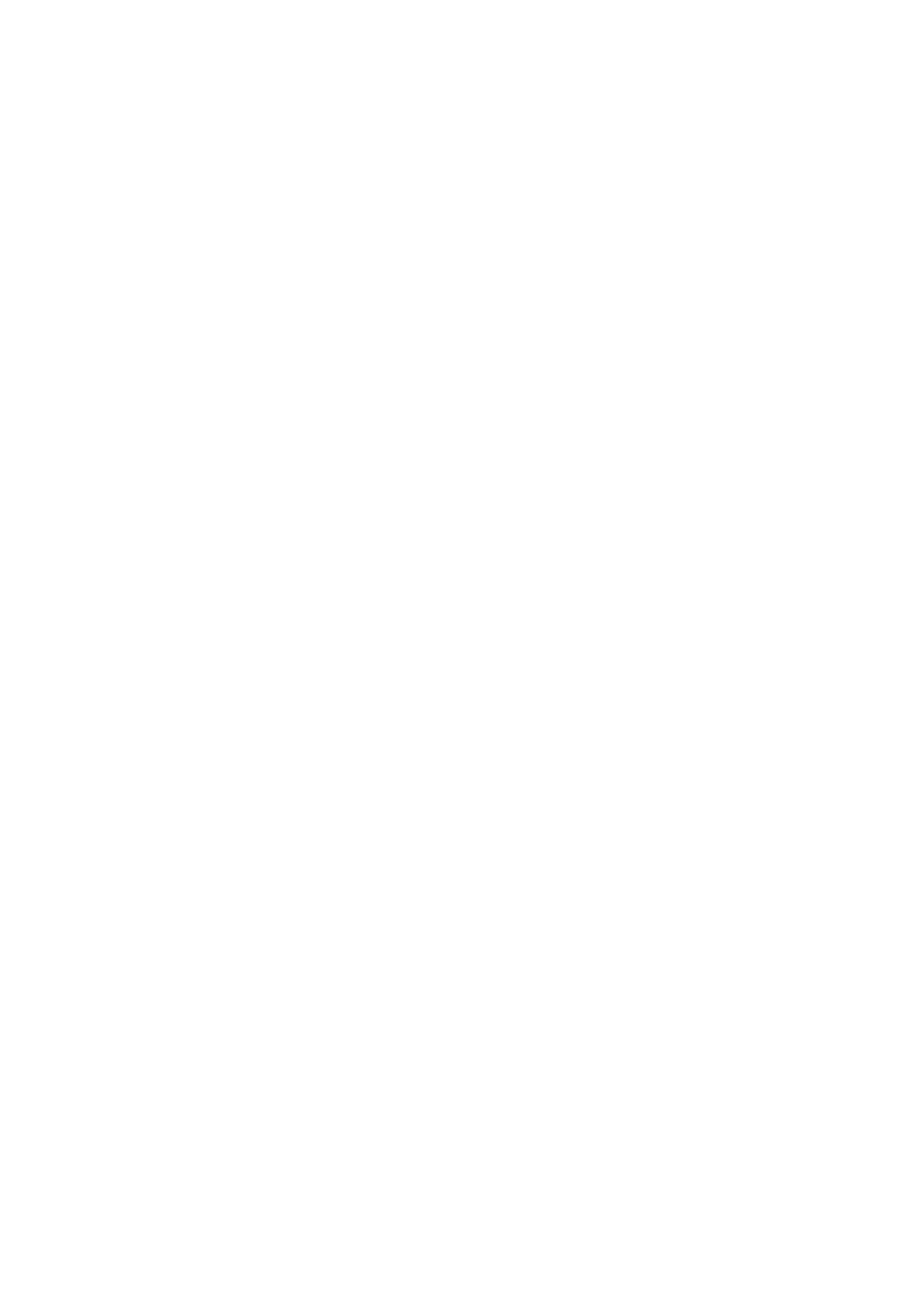# <span id="page-14-0"></span>**FORWARD PROGRAMME**

#### **Purpose**

1. The purpose of this report is to provide the Makara/Ohariu Community Board with an update on the upcoming board meetings.

### **Recommendation/s**

That the Makara/Ohariu Community Board:

- 1. Receive the information.
- 2. Approve its current work programme subject to any alterations, additions or deletions deemed necessary.

### **Discussion**

#### **Thursday, 6 August 2020 (Makara Hall)**

Chairperson's report Resource Consent

### **Attachments**

Nil

| Author     | Crispian Franklin, Manager, Elected Member Support Advisors |
|------------|-------------------------------------------------------------|
| Authoriser |                                                             |